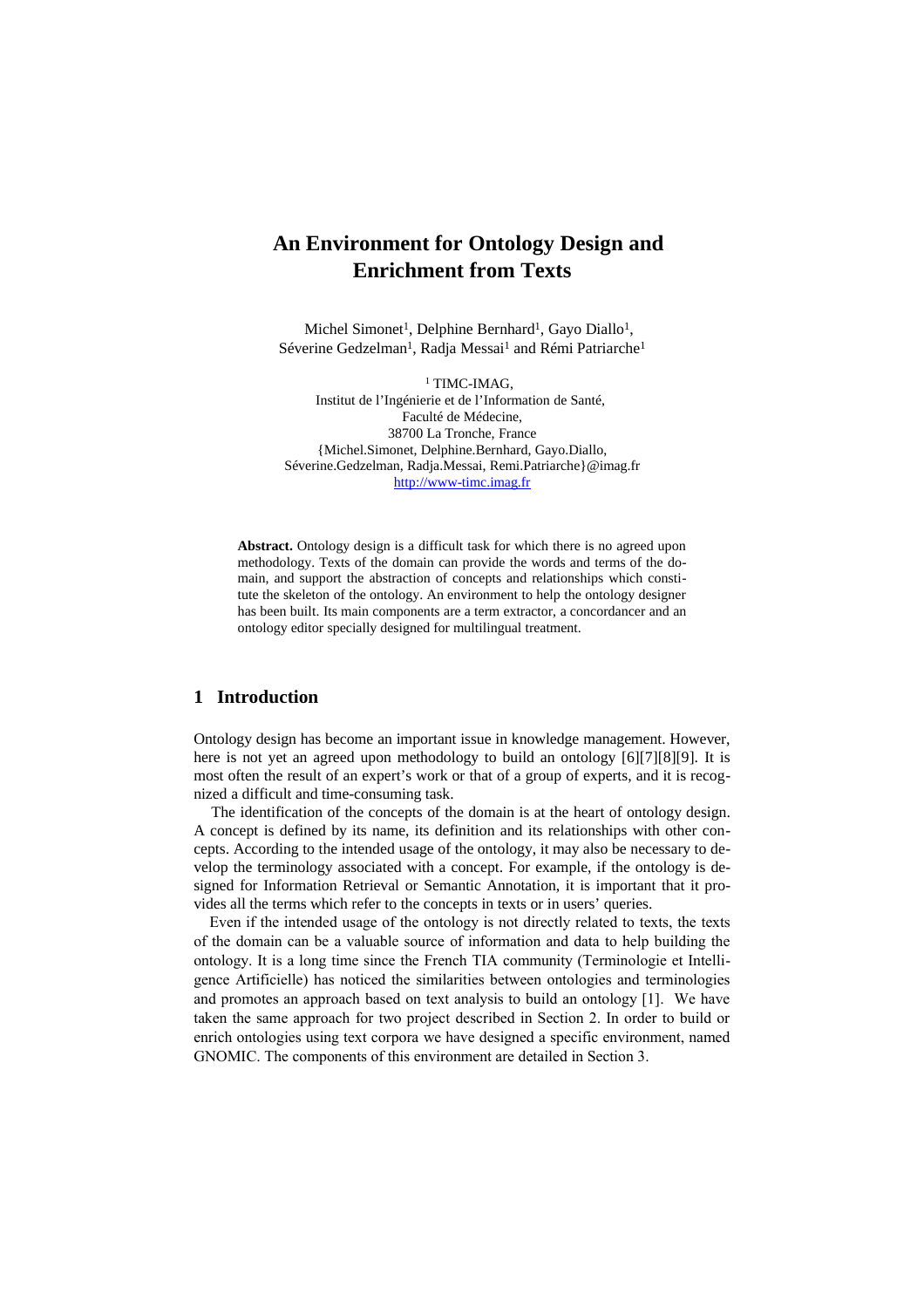# **1 Context**

During the now completed European project INFACE we worked on the enrichment of an ontology of breast cancer for health professionals using text corpora [12]. This work is currently being complemented by the building of an ontology of breast cancer for patients, using the same methodology. For each of these ontologies of breast cancer we have built a corpus of around 500 texts. This corpus mainly contains scientific texts for the former and web pages for the latter. For these two projects we have been using tools to assist the ontology engineer in his/her design task: a term extractor to isolate terms (repeated groups of consecutive words) and identify terms which are not in the ontology, a concordancer to visualise terms in their context and an ontology editor which supports editing multilingual vocabulary.

In the context of the European project NOESIS (www.noesis-eu.org) we have again been confronted to the task of building an ontology with a rich vocabulary as its purpose is to support concept-based information retrieval and semantic annotation of texts. As the domain is that of cardio-vascular diseases, we decided to start from an existing medical classification, the MeSH (Medical Subject Headings) thesaurus, which is currently used to index biomedical literature ([http://www.nlm.nih.gov/mesh/\)](http://www.nlm.nih.gov/mesh/). We have used a bilingual version of the MeSH which was provided by the French institute INSERM.

After putting the 690 concepts of the cardio-vascular subset into an OWL format we have proceeded to a first enrichment phase with terms from the UMLS (Unified Medical Language System) metathesaurus [\(http://umlsks.nlm.nih.gov](http://umlsks.nlm.nih.gov/)) for these concepts.

```
<owl:Class rdf:ID='M0001551'>
   <skos:prefLabel xml:lang='en'>Aortic Rupture</skos:prefLabel>
   <skos:altLabel xml:lang='en'>Aortic Ruptures</skos:altLabel>
   <skos:altLabel xml:lang='en'>Rupture Aortic</skos:altLabel>
   <skos:altLabel xml:lang='en'>Ruptures Aortic</skos:altLabel>
                              …
  <skos:prefLabel xml:lang='fr'>Rupture de l'aorte</skos:prefLabel>
   <skos:altLabel xml:lang='fr'>Rupture aortique</skos:altLabel>
   <skos:altLabel xml:lang='fr'>Rupture aorte</skos:altLabel>
   <rdfs:comment>do not coord with rupture spontaneous unless par-
ticularly discussed and then only nim </rdfs:comment>
   <rdfs:isDefinedBy>Tearing of aortic tissue. It may be rupture of an
aneurysm or it may be due to trauma. </rdfs: isDefinedBy>
   <rdfs:subClassOf rdf:resource='#M0026605'/>
   <rdfs:subClassOf rdf:resource='#M0001545'/>
</owl:Class>
```
**Figure 1**. Example concept extracted from the MeSH and the UMLS.

The initial vocabulary provided by the MeSH for the cardio-vascular subset of 690 concepts was 2070 English terms and 966 French terms. The first enrichment phase through UMLS increased the English vocabulary by 10000 new terms (of which 2500 are true synonyms while the others are lexical variants) and 13000 terms for other languages (French, Italian, Spanish and German); the Greek vocabulary, absent from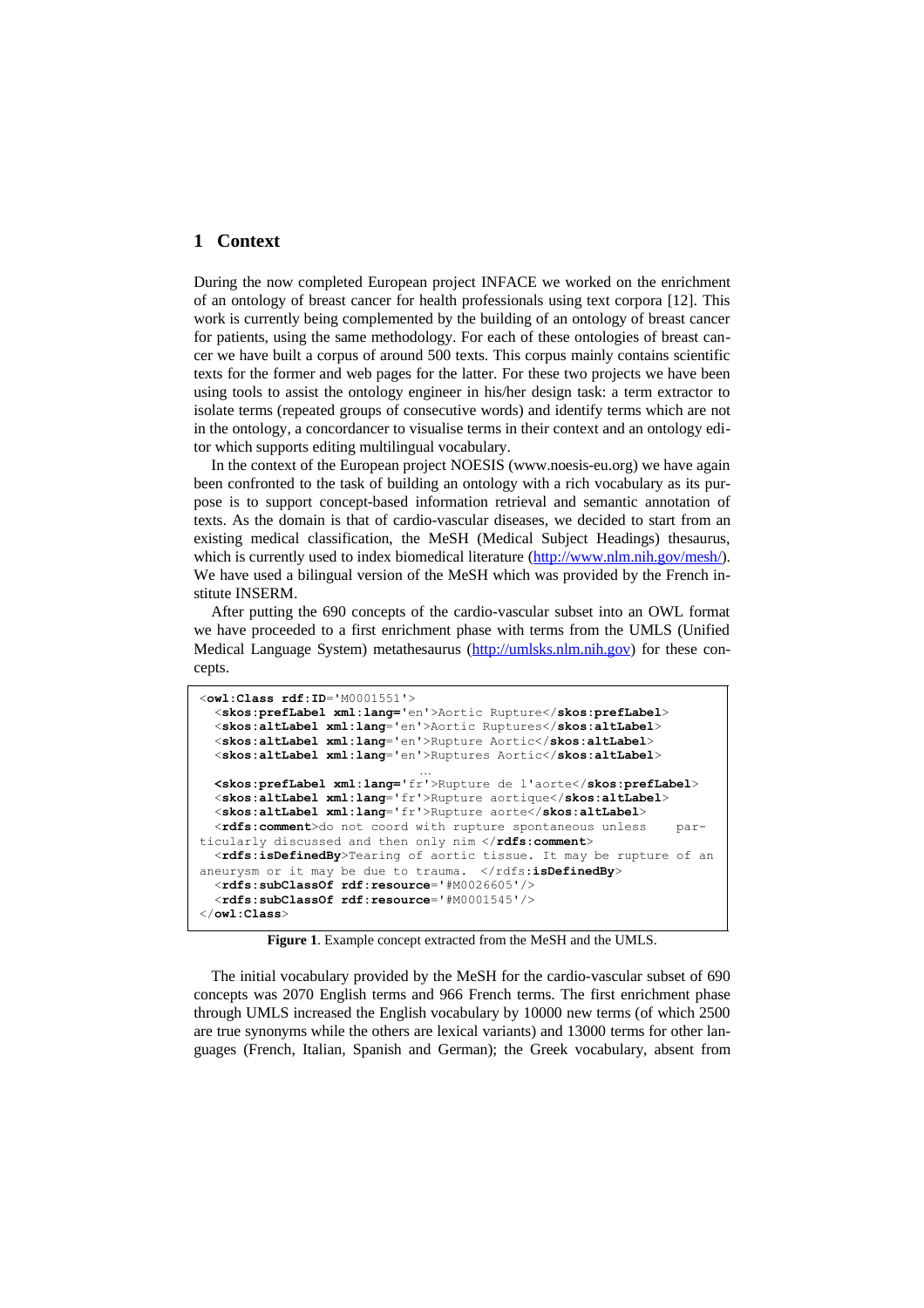UMLS, was provided by a Greek version of the MeSH and was limited to 690 terms (one term per concept).

In the next phase of the enrichment process we will proceed from texts. For this purpose a corpus of around 500 scientific texts of the CV domain has been constituted from [www.infobiomed.org.](http://www.infobiomed.org/) As this enrichment process has to be performed by doctors which are neither IT nor ontology specialists, we have built an environment to help them select terms and add them to the ontology.

# **2 The GNOMIC Environment**

GNOMIC (Grenoble Noesis Ontology Management Integrating Corpora) has been designed to help ontology engineering from texts in different languages. Its input data are a corpus of texts of the domain and an ontology (which may be empty in the case of initial design). GNOMIC aims at providing a friendly environment to the user who is neither an IT nor an ontology specialist in order to help him/her build or enrich an ontology. The methodology which has guided its design consists in extracting the terms from the texts in the corpus, identifying those absent in the ontology, enabling the designer to visualize them in their context (concordancer) and editing the ontology. Ontology edition means adding, removing or modifying concepts, relationships, vocabulary and definitions. We now present the main components of the GNOMIC environment.

# **2.1 Term Extractor**

Candidate terms are extracted using the method described by [3] based on repeated segments. When terms have been extracted, they are displayed as a list (see Fig. 2, bottom) so that the user may validate the terms he wants to keep for further association with a concept, and reject those terms he considers not relevant for the domain under consideration.

Terms are either simple (unique words) or complex (sequence of words). Relevant word sequences are extracted using a list of word sequence delimiters (like determiners and prepositions). These delimiters cannot be found either at the beginning or at the end of a term. Moreover, terms cannot contain conjunctions like *and*. Further filtering is done to eliminate terms included in a larger term which occurs in the corpus with the same frequency or nearly the same frequency. Despite automatic filtering, the resulting list is still rather noisy. It is therefore necessary to manually select relevant terms. Some terms may be eliminated straightforwardly, others need to be checked. In order to help users perform this task, GNOMIC integrates a concordancer.

## **2.2 Concordancer**

Concordancers have proved useful for lexicography and lexical semantic studies. Both share the same aim with knowledge resources building: unravelling meaning. Indeed,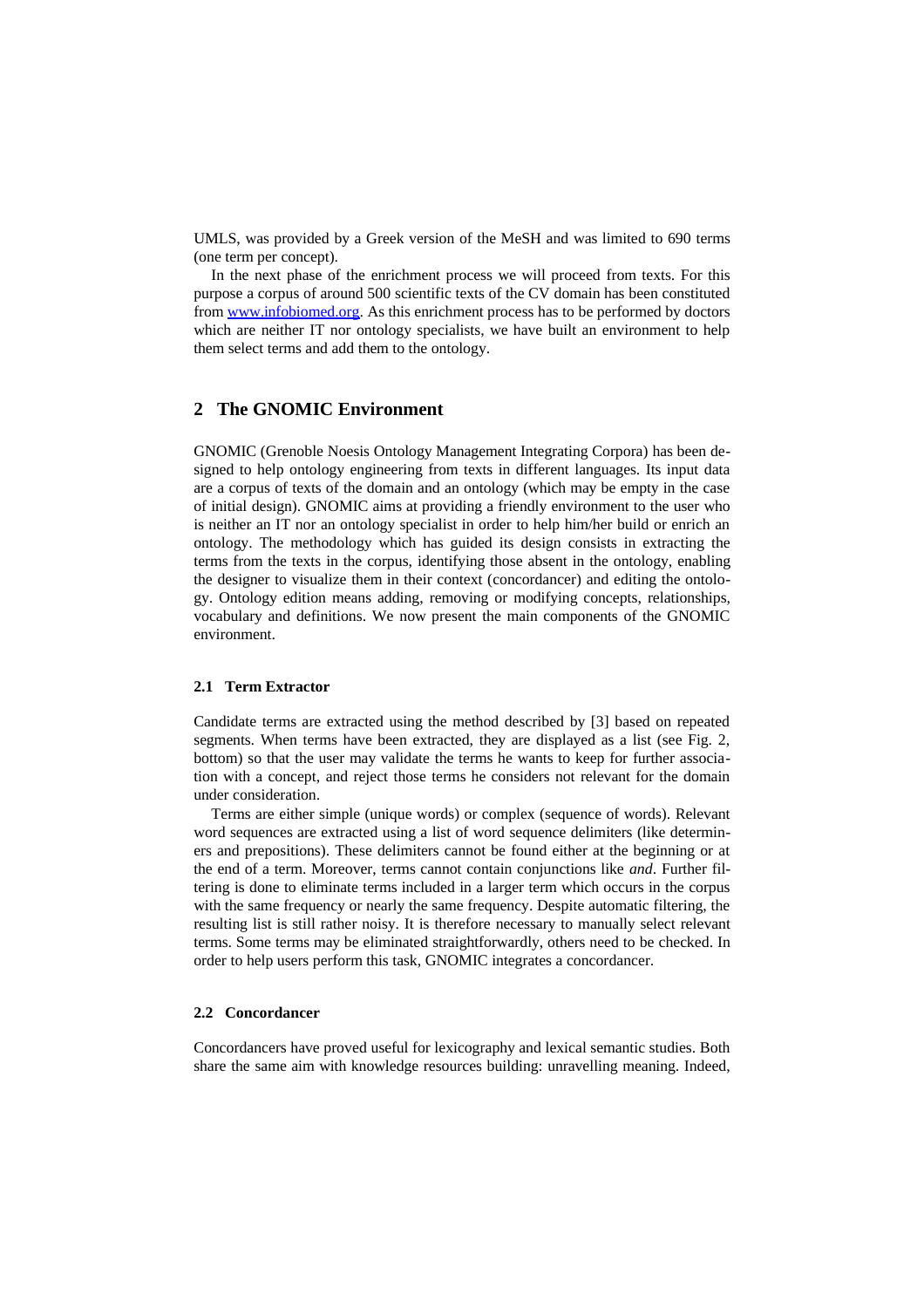they reveal uses of language by displaying words in the midst of their linguistic context and this applies even to rare and seldom used words. Contextual collocates provide observable evidence of word meaning.

The concordancer lists all the occurrences in the corpus of the term under study (Fig. 2 shows occurrences of the term *relative risk*). These occurrences may be sorted using words found in the near context of the search term as a sort criterion. Concordances are especially useful to check the meaning of a term.

| Concordancer<br>Graph                                                            |                                                                                                    |      |                                                                                   |            |                           |        |  |  |  |  |
|----------------------------------------------------------------------------------|----------------------------------------------------------------------------------------------------|------|-----------------------------------------------------------------------------------|------------|---------------------------|--------|--|--|--|--|
|                                                                                  |                                                                                                    |      | Files $27$ file(s)                                                                | Sort Itext |                           |        |  |  |  |  |
| N"                                                                               | Left context                                                                                       | Word | Right context                                                                     |            |                           | File   |  |  |  |  |
| 1                                                                                | able of the estimated <b>relative risk</b> ( RR ) for individual DVT  thrombosisJournal (13).txt   |      |                                                                                   |            |                           |        |  |  |  |  |
| 2                                                                                | ays of follow-up , the <b>relative risk</b> reduction was 551% . (                                 |      |                                                                                   |            | thrombosisJournal (26).bt |        |  |  |  |  |
| 3                                                                                | ort study , incidence , <b>relative risk</b> , inherited and acquired  thrombosisJournal (3).txt   |      |                                                                                   |            |                           |        |  |  |  |  |
| 4                                                                                |                                                                                                    |      | of VTE and to show relative risk estimated associated w thrombosisJournal (3).txt |            |                           |        |  |  |  |  |
| 5                                                                                | The calculation of theI <b>relative risk</b> lof occurrence of VTE is                              |      |                                                                                   |            | thrombosisJournal (3).txt |        |  |  |  |  |
| 6                                                                                | rate ratios as well as <b>relative risk</b> estimates (see below) thrombosis Journal (3) bt        |      |                                                                                   |            |                           |        |  |  |  |  |
| 7                                                                                | ncidence rate ratios ( <b>[relative risk</b> ]) : some demographic v                               |      |                                                                                   |            | thrombosisJournal (3).bt  |        |  |  |  |  |
| 8                                                                                | to the evaluation of the <b>relative risk</b> estimates using the inci<br>thrombosisJournal (3).bt |      |                                                                                   |            |                           |        |  |  |  |  |
| ğ                                                                                | liable estimate of the <mark>relative risk</mark> of HIT in UFH vs.<br>thrombosisJournal (6).txt   |      |                                                                                   |            |                           |        |  |  |  |  |
| $\overline{A}$                                                                   | the first state in a discussion in                                                                 |      |                                                                                   |            |                           |        |  |  |  |  |
| Find: relative risk                                                              |                                                                                                    |      |                                                                                   |            |                           |        |  |  |  |  |
| ▲天然的,我们也不能在这样的,我们也不能在这样的,我们也不能在这样的,我们也不能在这样的,我们也不能在我们的人的,我们也不能在我们的人的人,我们也不能在我们的人 |                                                                                                    |      |                                                                                   |            |                           |        |  |  |  |  |
| corpus EN                                                                        |                                                                                                    |      |                                                                                   |            |                           |        |  |  |  |  |
| Freq                                                                             |                                                                                                    |      |                                                                                   |            |                           |        |  |  |  |  |
| Value                                                                            |                                                                                                    |      |                                                                                   |            |                           |        |  |  |  |  |
| relatively small sample size                                                     |                                                                                                    |      |                                                                                   |            |                           | 2<br>3 |  |  |  |  |
| relatively weak                                                                  |                                                                                                    |      |                                                                                   |            |                           |        |  |  |  |  |
| relatively weak long-term risk factors<br>relative rates of hit                  |                                                                                                    |      |                                                                                   |            |                           | 2<br>2 |  |  |  |  |
| relative risk                                                                    |                                                                                                    |      |                                                                                   |            |                           |        |  |  |  |  |
| relative risk estimates                                                          |                                                                                                    |      |                                                                                   |            |                           | 10     |  |  |  |  |
| relative risk of hit in ufh vs. Imwh in either the treatment                     |                                                                                                    |      |                                                                                   |            |                           | 2      |  |  |  |  |
|                                                                                  |                                                                                                    |      |                                                                                   |            |                           | 2      |  |  |  |  |
| relatives                                                                        |                                                                                                    |      |                                                                                   |            |                           | 5      |  |  |  |  |
| relatives of carriers of genetic mutations<br>relative to controls               |                                                                                                    |      |                                                                                   |            |                           | 2      |  |  |  |  |
| solotius to assum                                                                |                                                                                                    |      |                                                                                   |            |                           | 2<br>o |  |  |  |  |
|                                                                                  |                                                                                                    |      |                                                                                   |            |                           |        |  |  |  |  |

**Figure 2:** List of extracted terms and concordancer User Interface

During the work on the ontology of Breast cancer for professionals, we were confronted to the term « cancer of Canada » which had been extracted from the texts under consideration. In order to decide whether this was a term relevant to the domain of cancer, we used the concordancer, which displayed the various uses of this term. It was immediately shown that this term appeared only in the expression « Institute of cancer of Canada ». Therefore the term « cancer of Canada » was part of the noise produced by the term extractor and was straightforwardly eliminated.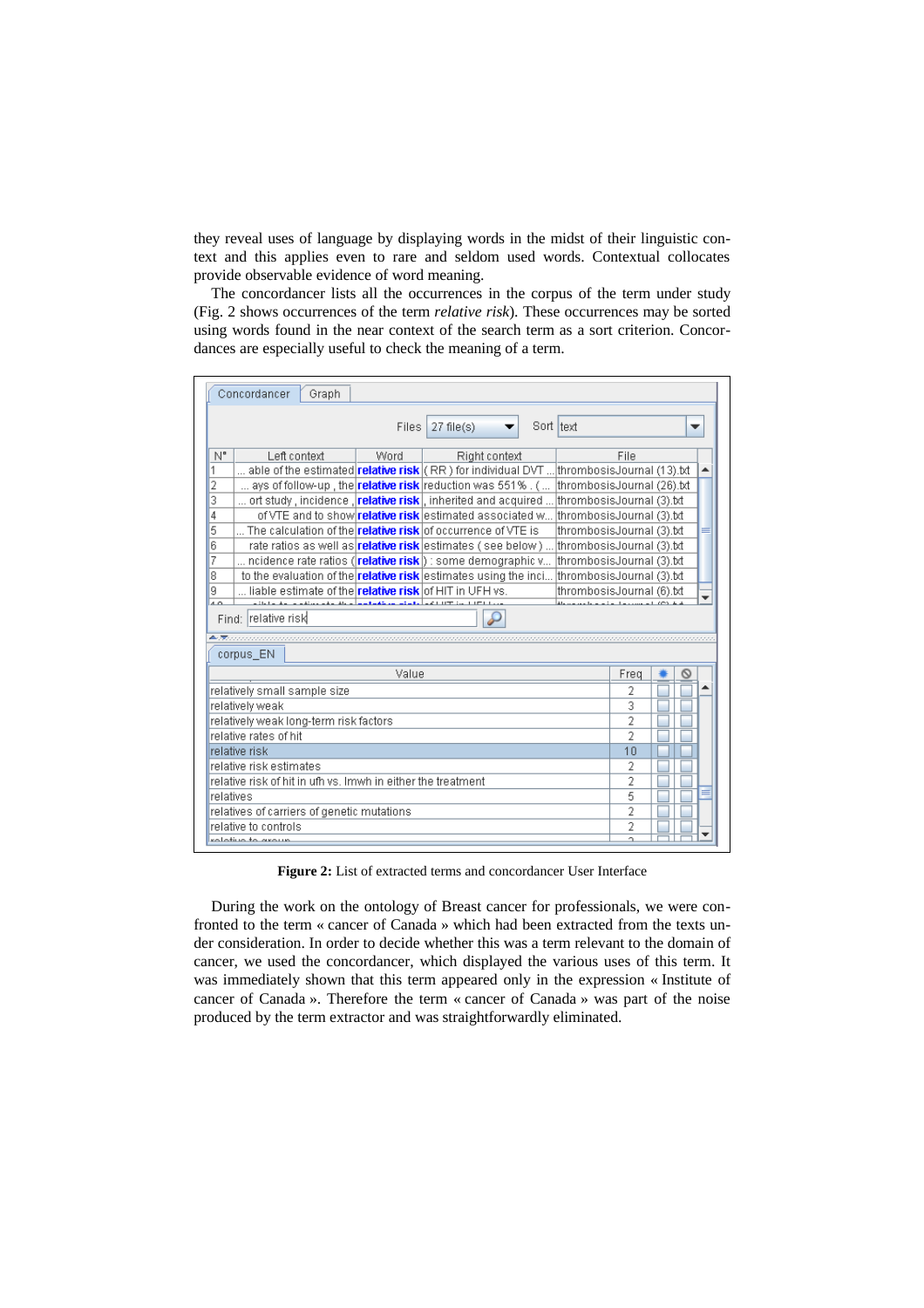#### **2.3 Terminology Server**

When a term has been validated, it has to be associated with the concept it represents. The terminology server automatically looks for links between a given term and the concepts of the ontology. It calculates a similarity function, using the Levenhstein Distance, between the stemmed term and those associated with the concepts. The result is a ranked list of concepts, as shown in Fig. 3 for the term *heart block*. The result levels depend on the search strategy used to retrieve the concept represented by a term. These strategies are detailed in Table 1.



**Figure 3:** Results of Terminology Server for the query "heart block"

Examples in Tab. 1 are given for the query term "heart block". The level 1 result is the concept whose preferred term is "Heart Block", which matches perfectly the query term. However, if no perfect match is found among the alternative terms representing a concept, similar terms, whose Levenshtein Distance with the query term is lower than a given threshold, are considered as accurate results. By using the Levenshtein Distance it is possible to match lexical variations of the query term like for instance "heart blocks".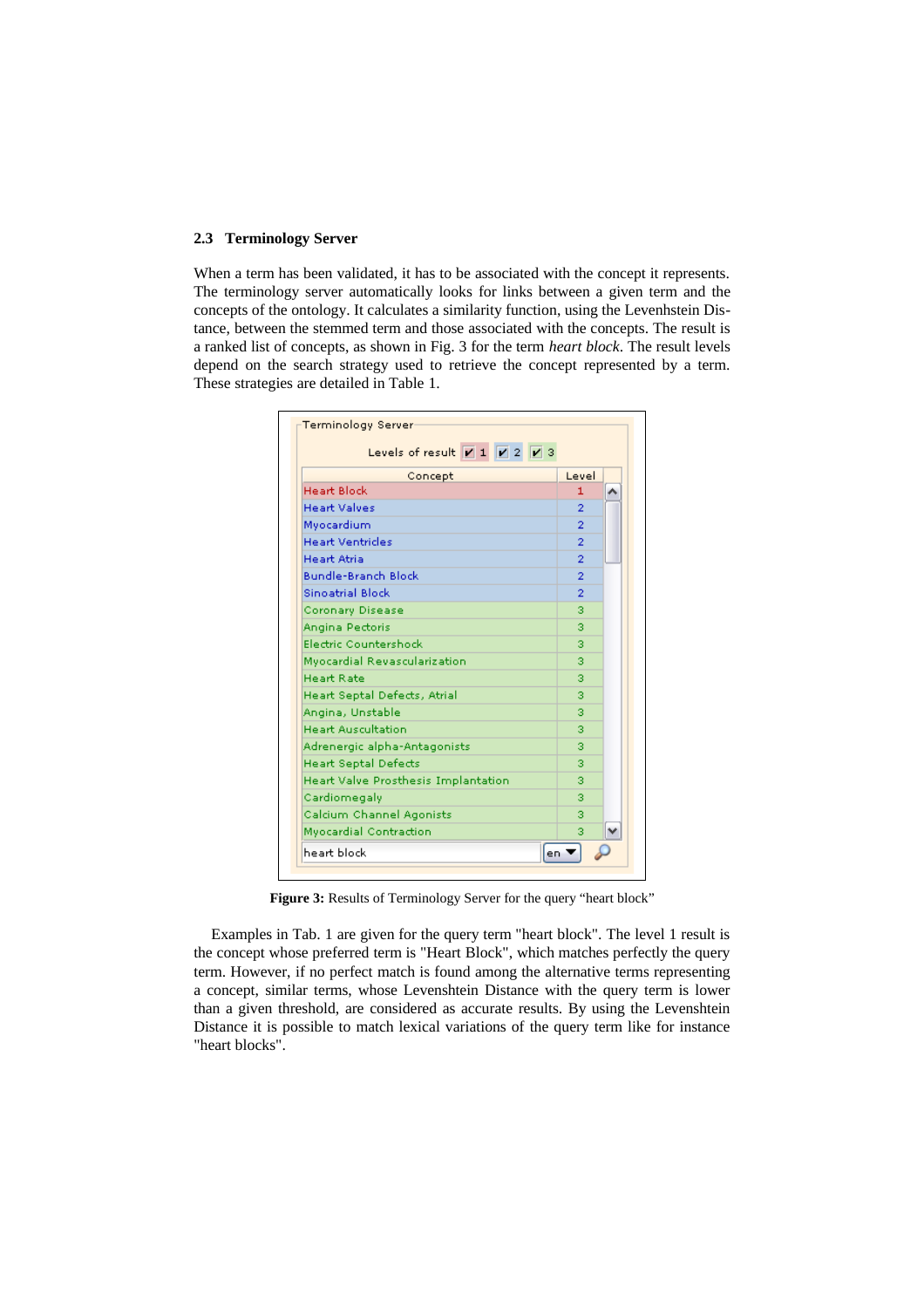|         | Query       | <b>Result</b>                   | <b>Search strategy</b>     |  |  |  |
|---------|-------------|---------------------------------|----------------------------|--|--|--|
|         | Term        |                                 |                            |  |  |  |
| Level 1 | heart block | <b>Heart Block</b>              | Identity or                |  |  |  |
|         |             |                                 | strong similarity          |  |  |  |
| Level 2 | heart block | <b>Heart Valves</b>             | Inclusion of<br>all<br>the |  |  |  |
|         |             | Myocardium                      | words of the queried       |  |  |  |
|         |             | <b>Heart Ventricles</b>         | term in one of the alter-  |  |  |  |
|         |             | Heart Atria                     | native terms of the con-   |  |  |  |
|         |             | <b>Bundle-Branch Block</b>      | cept                       |  |  |  |
|         |             | <b>Sinoatrial Block</b>         |                            |  |  |  |
| Level 3 | heart block | <b>Coronary Disease</b>         | Inclusion of at least one  |  |  |  |
|         |             | Angina Pectoris                 | word of queried term in    |  |  |  |
|         |             | Electric Countershock           | one of the alternative     |  |  |  |
|         |             | Myocardial Revascularization    | terms of the concept       |  |  |  |
|         |             | <b>Heart Rate</b>               |                            |  |  |  |
|         |             | Heart Septal Defects, Atrial    |                            |  |  |  |
|         |             | Angina, Unstable                |                            |  |  |  |
|         |             | <b>Heart Auscultation</b>       |                            |  |  |  |
|         |             | Adrenergic alpha-Antagonists    |                            |  |  |  |
|         |             | <b>Heart Septal Defects</b>     |                            |  |  |  |
|         |             | Heart Valve Prosthesis Im-      |                            |  |  |  |
|         |             | plantation                      |                            |  |  |  |
|         |             | Cardiomegaly                    |                            |  |  |  |
|         |             | <b>Calcium Channel Agonists</b> |                            |  |  |  |
|         |             | <b>Myocardial Contraction</b>   |                            |  |  |  |
|         |             |                                 |                            |  |  |  |

**Table 1.** Search strategies used by the terminological server to relate a term to a concept.

Level 2 results list the preferred terms for concepts which have at least one representing term encompassing all of the words in the query term. For instance, one of the representing terms for the concept "Bundle-Branch Block" is "Heart block bundle branch". "Heart block bundle branch" contains both the words "heart" and "block" which form the query term "heart block". It is therefore listed in the match proposals for level 2.

Level 3 results list the preferred terms for concepts which have at least one representing term containing one of the words in the query term. For instance, the terms "heart block" and "Heart Rate" share the word "heart". "Heart Rate" is therefore listed as level 3 result.

## **2.4 Ontology editor**

We have developed our own ontology editor because the available ones, including the most popular, Protégé, did not provide some features we considered important: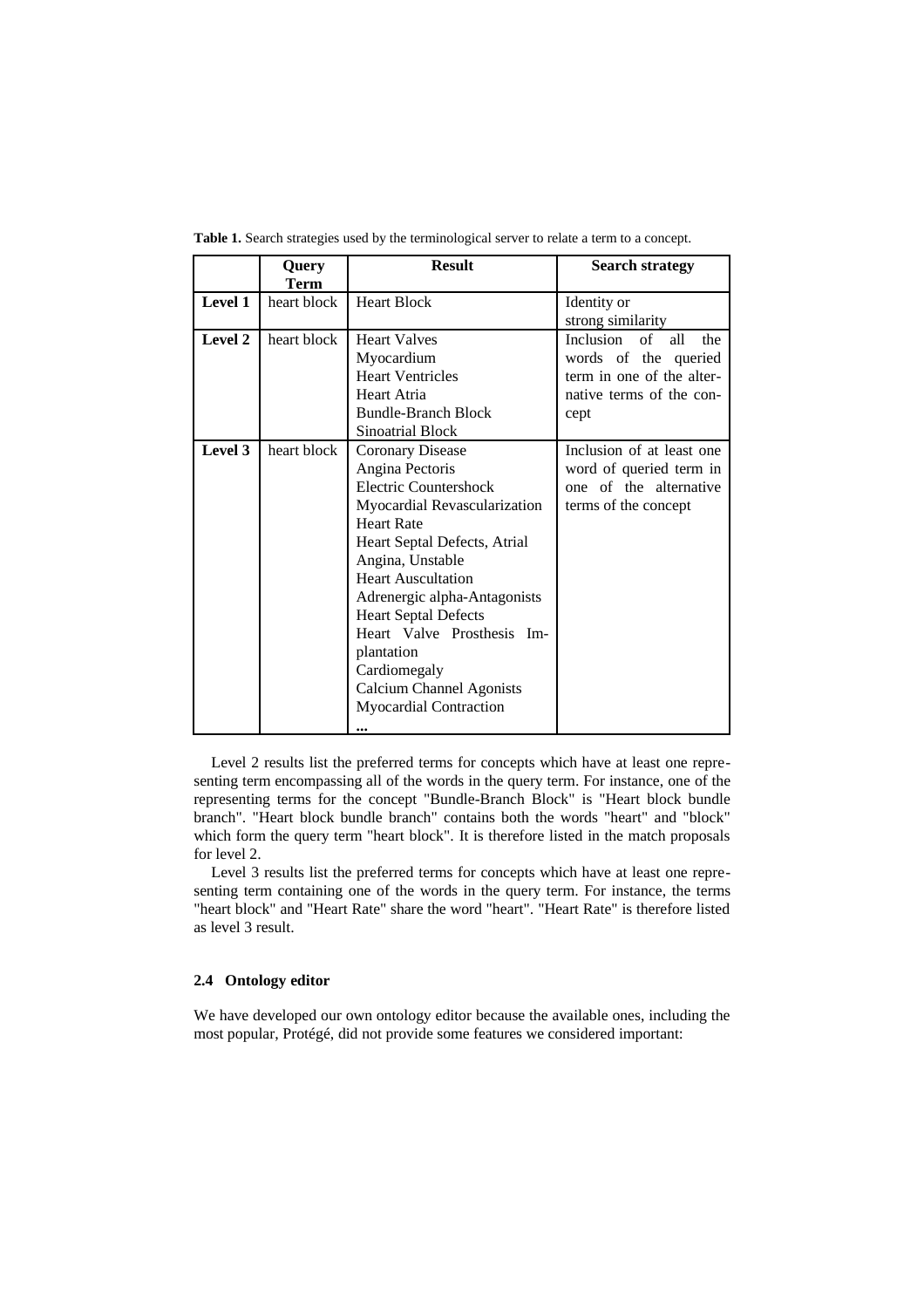- Ontology model: relationships between concepts should be treated symmetrically, while in standard editors a relation is considered as an attribute of a class representing the concept, thus losing the natural symmetry between the two concepts of the relation. We considered this feature essential as we use an ontological model for database conceptual modeling and we have found that using an "object" representation of an ontology during this phase of the modeling process (as is done in UML) induced untimely representation choices which might later prove to be erroneous.
- Multilingualism: as an ontology is meant to represent a consensus of a community on some domain and is to be used as a communication means, the vocabulary associated with the concepts plays an essential role, which is not always considered. When different languages are considered and a variety of synonyms for a concept, we need a preferred term in each language, a feature which is not supported by Protégé. To do so we used the SKOS library, which can be embedded in OWL [13].
- Ergonomy: as this environment is to be used by non-IT specialists, the user interface has to be strictly adapted to their needs. Again, Protégé proved to be too complex for this category of users. A hyperbolic presentation completes the classical tree-like presentation and makes possible the visualization of concepts and relations (one can select the relations to represent) to a depth which can be parametrized.



**Figure 4:** Ontology graphical visualizations with representative terms for the concept Heart Diseases

Fig. 4 shows the ontology of the Cardio-Vascular domain in tree form (upper left), the vocabulary associated with the *Heart Diseases* concept (bottom left) and the hyperbolic presentation of the concept with its immediate environment (right). The list of candidate terms and the terminology server (see Fig 4) are hidden.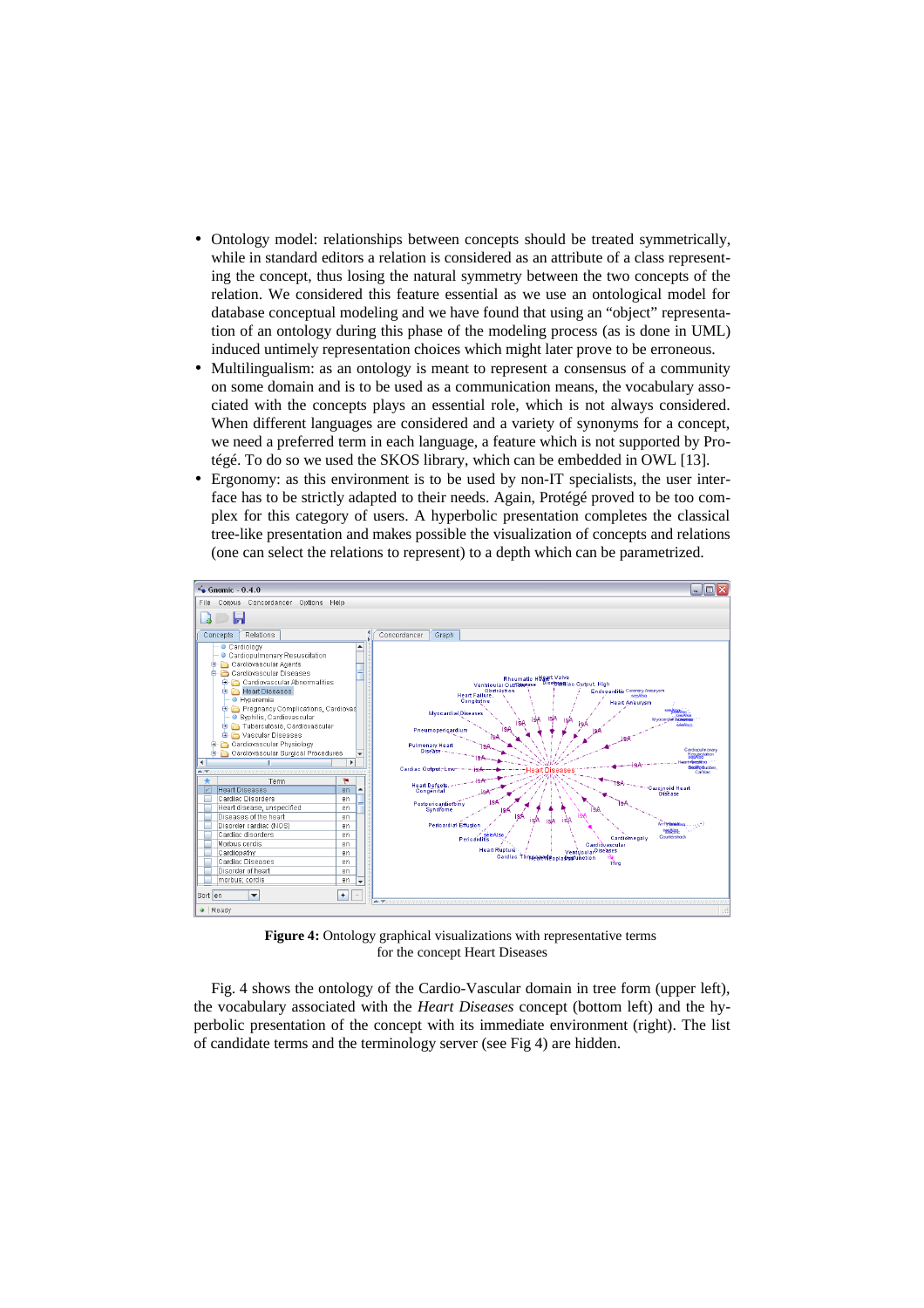#### **2.5 Technical characteristics**

The GNOMIC environment has been developed in Java. The ontology is represented in OWL and managed through the JENA API [\(http://jena.sourceforge.net\)](http://jena.sourceforge.net/). Jena [2] is a set of tools (API) developed within the framework of the HP Labs Semantic Web Program project, making possible to manipulate ontologies and to apply inference mechanisms. Jena provides integrated implementations of the W3C Semantic Web Recommendations, centred on RDF graph. It includes support for RDFS and OWL, including advanced OWL Full support.

We have used the HyperGraph Java source code ([http://hypergraph.sourceforge.net](http://hypergraph.sourceforge.net/)) to visualise the ontology as a hyperbolic tree. We had to slightly modify the sources in order to link the hyperbolic graphical objects with the Jena model objects. The advantage of the hyperbolic view is that users can understand the ontology structure by seeing the relational cross-links between the vertices ; however this needs to be supplemented by a tree view explorer when there are many children. We exploit the advantages of both views in different circumstances by allowing them to complement one another. Each view allows the user to change the current selection by clicking on vertices or tree nodes.

## **3 Conclusions and perspectives**

The project is still under development and will be used at the end of 2005 by NOE-SIS medical users to proceed to the enrichment of the ontology from a corpus of English texts in the cardio-vascular domain. The set of English terms will then be translated into the five other languages of the project (French, Italian, Spanish, German and Greek). A corpus of French texts on cardio-vascular diseases will also be constituted and the French terms tested against these texts so as to validate the translation process.

We do not take part in the debate about whether the vocabulary associated with a concept is part of the ontology or not. In certain situations, such as concept-based information retrieval, concepts need to be associated with terms in natural language, all the more so when the indexing and the search must be language-independent.

Other ongoing work related to ontology building and enrichment concerns the discovery of semantic relationships based on morphological and distributional similarities.

# **Acknowledgements**

This work has been partly supported by the European Commission (NOESIS project, IST-2002-507960).

We thank Claudie Hasenfuss from INSERM for her support in providing the bilingual French version of the MeSH thesaurus.